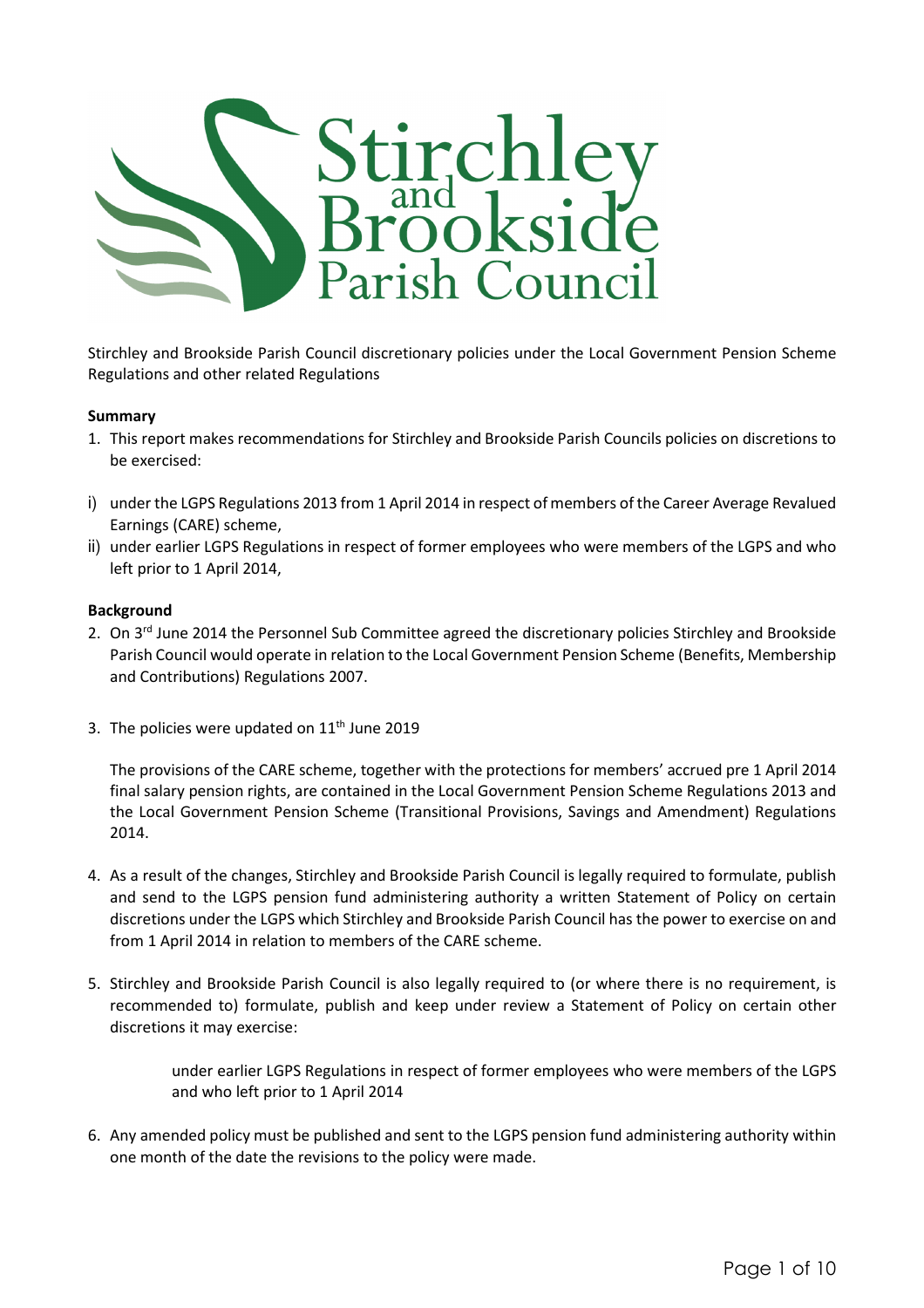- 7. Overall, Stirchley and Brookside Parish Council is:
- i) required to formulate, publish and keep under review a written Statement of Policy on certain discretions in accordance with:
- regulation 60 of the Local Government Pension Scheme Regulations 2013,
- paragraph 2(2) of Schedule 2 to the Local Government Pension Scheme (Transitional Provisions, Savings and Amendment) Regulations 2014,
- regulation 66 of the Local Government Pension Scheme (Administration) Regulations 2008 (in respect of former employees who were members of the LGPS and who left between 1 April 2008 and 31 March 2014),
- 8. In formulating and reviewing its policies under the LGPS Regulations Stirchley and Brookside Parish Council is required to have regard to the extent to which the exercise of its discretionary powers might lead to a serious loss of confidence in the public service.

# Decisions required

- 9. Stirchley and Brookside Parish Council is asked:
- i) to approve the policies on the discretions to be exercised under the LGPS Regulations in respect of those employees who are active scheme members after 31 March 2014 and members and who cease active membership after 31 March 2014, as set out in the table at Annex 1, and
- ii) to approve the policies on the discretions to be exercised under the LGPS Regulations in respect of former employees who were scheme members and who left prior to 1 April 2014 as set out in the table at Annex 2

## Effective date of policies

10.The policies on discretions to be exercised under the LGPS Regulations 2013 take immediate effect from the date Stirchley and Brookside Parish Council agrees the policies. Any change to the policies on existing discretions to be exercised under the LGPS Regulations in respect of former employees who were members of the scheme and who left pre 1 April take immediate effect from the date Stirchley and Brookside Parish Council agrees the policies.

## Non-fettering of discretions.

- 11.The recommendations contained within this report, if approved, will form Stirchley and Brookside Parish Council policies on pension discretions. It should be noted that:
- the policies will confer no contractual rights
- Stirchley and Brookside Parish Council will retain the right to change the policies at any time without prior notice or consultation
- only the policy which is current at the time a relevant event occurs to an employee / scheme member will be the one applied to that employee / member.

Contact Officer: Name: Gillian Bailey

Tel: 01952 567142

E-mail: gillian.bailey@sbpc.org.uk

Date: 11<sup>th</sup> June 2019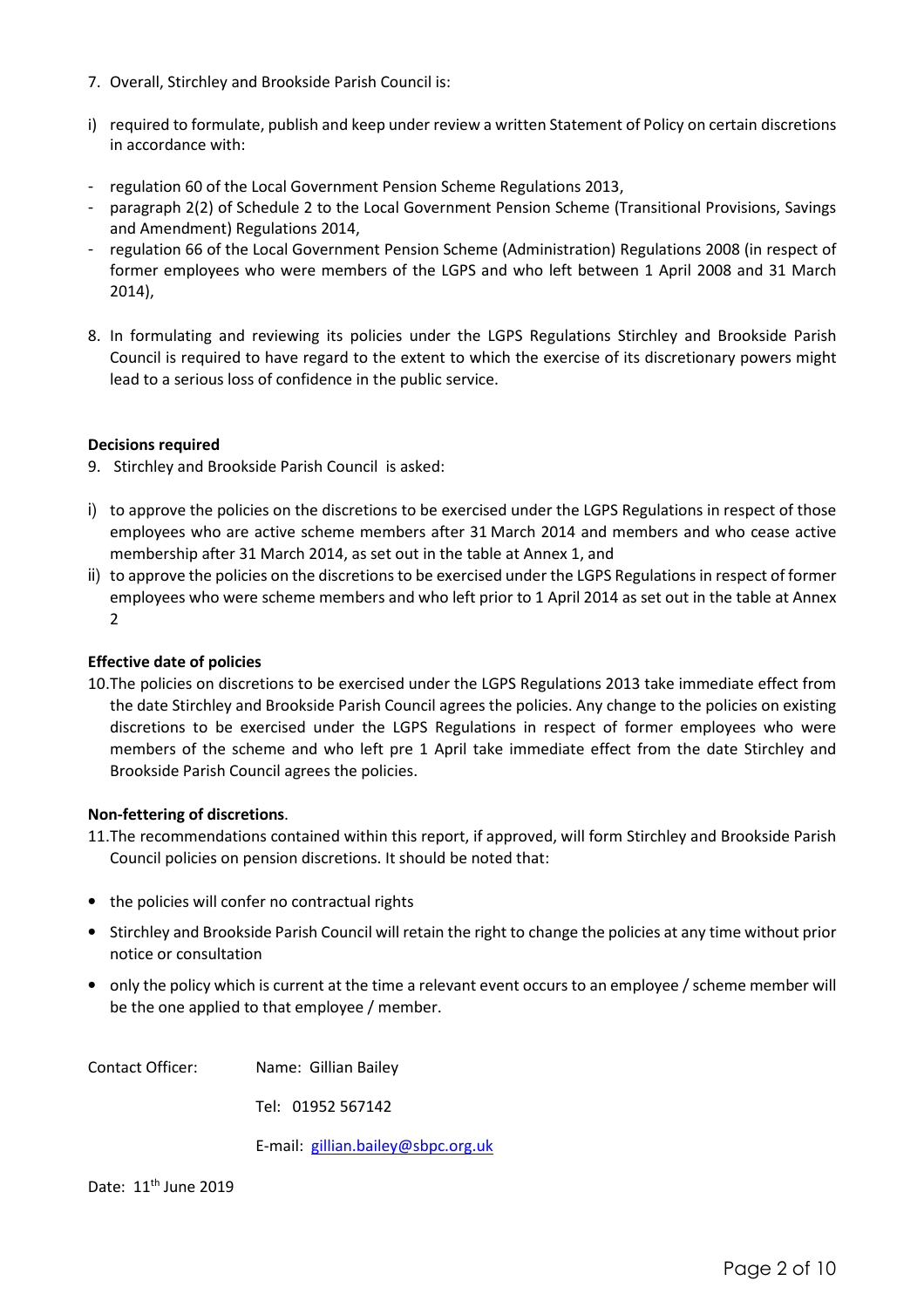| Table A: Discretions to be exercised on and after<br>1 April 2014 under the LGPS Regulations 2013 in<br>relation to active scheme members and members<br>who cease active membership after 31 March<br>2014                                                                                                                                                                                                        | Stirchley and Brookside Parish Council policy                                                                                                                                                                                                                                                                                                                                                                                                                                                                                                                                                                                                                                                                                                                                                                                                                                                                                                                                                                                                                                                                                                                                                                                               |
|--------------------------------------------------------------------------------------------------------------------------------------------------------------------------------------------------------------------------------------------------------------------------------------------------------------------------------------------------------------------------------------------------------------------|---------------------------------------------------------------------------------------------------------------------------------------------------------------------------------------------------------------------------------------------------------------------------------------------------------------------------------------------------------------------------------------------------------------------------------------------------------------------------------------------------------------------------------------------------------------------------------------------------------------------------------------------------------------------------------------------------------------------------------------------------------------------------------------------------------------------------------------------------------------------------------------------------------------------------------------------------------------------------------------------------------------------------------------------------------------------------------------------------------------------------------------------------------------------------------------------------------------------------------------------|
| 1. Whether, at full cost to Stirchley and<br>Brookside Parish Council, to grant extra<br>annual pension of up to £6,822 (figure at 1<br>April 2018 <sup>1</sup> ) to an active scheme member or,<br>within 6 months of leaving, to a member who<br>is dismissed by reason of redundancy or<br>business efficiency or whose employment is<br>terminated by mutual consent on the<br>grounds of business efficiency. | Stirchley and Brookside Parish Council will not<br>make use of the discretion to grant extra annual<br>pension of up to £6,822 (figure at 1 April 2018) to<br>an active scheme member or, within 6 months of<br>leaving, to a member who is dismissed by reason<br>of redundancy or business efficiency or whose<br>employment is terminated by mutual consent on<br>the grounds of business efficiency except in<br>exceptional circumstances where Stirchley and<br>Brookside Parish Council considers it is in its<br>financial or operational interests to do so. Each<br>case will be considered on the merits of the<br>financial and / or operational business case put<br>forward.                                                                                                                                                                                                                                                                                                                                                                                                                                                                                                                                                  |
| Whether, where an active scheme member<br>2.<br>wishes to purchase extra annual pension of<br>up to £6,822 (figure at 1 April 2018) by<br>making Additional Pension Contributions<br>(APCs), Stirchley and Brookside Parish Council<br>will voluntarily contribute towards the cost of<br>purchasing that extra pension via a Shared<br>Additional Pension<br>Contribution<br>Cost<br>(SCAPC).                     | Stirchley and Brookside Parish Council will only<br>voluntarily contribute towards the cost of<br>purchasing extra pension via a Shared Cost<br>Additional Pension Contribution (SCAPC) in three<br>situations.<br>Firstly, where:<br>an active scheme member returns from a<br>period of authorised leave of absence, and<br>the member does not, within 30 days of<br>returning from the leave of absence, make<br>an election to buy-back the amount of<br>pension 'lost' during that period of leave of<br>absence, and<br>member<br>subsequently makes<br>the<br>an<br>election to do so whilst an active member<br>and it can be demonstrated that the reason<br>for the member missing the original 30 day<br>deadline was because the member had not<br>been made aware of that deadline, and<br>the election is made no more than 3 months<br>after the member returns from the period of<br>leave of absence or such longer period as<br>Stirchley and Brookside Parish Council may<br>deem reasonable in any individual case.<br>A decision on whether the member meets the<br>above criteria (and on whether the 3 month<br>period referred to should be extended in any<br>individual case) will be taken by the Personnel Sub |

 1 The figure of £6,500 that applied at April 2014 is increased each April (starting April 2015) under the Pension (Increase) Act 1971 (as if it were a pension with a PI date of 1 April 2013).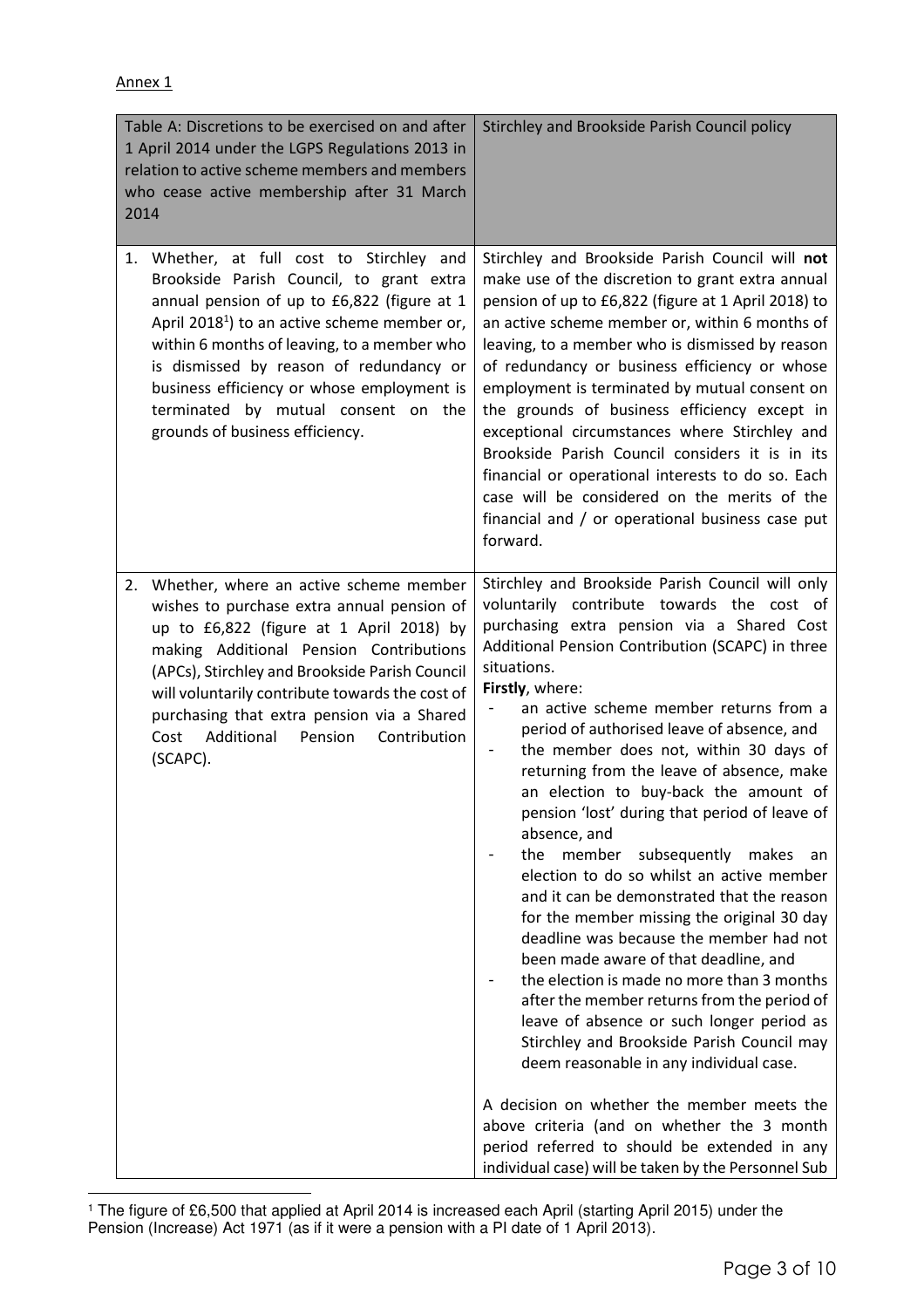|                                                                                                                                                                                                                                                                                                                                                                                                                                                                                                                                                                                  | Committee and, where it is agreed that the<br>conditions are met, Stirchley and Brookside Parish<br>Council will be required to contribute 2/3rds of<br>the cost of buying back the 'lost' pension via a<br>SCAPC.                                                                                                                                                                                                                                                                                                                                                                                                                                                                                          |
|----------------------------------------------------------------------------------------------------------------------------------------------------------------------------------------------------------------------------------------------------------------------------------------------------------------------------------------------------------------------------------------------------------------------------------------------------------------------------------------------------------------------------------------------------------------------------------|-------------------------------------------------------------------------------------------------------------------------------------------------------------------------------------------------------------------------------------------------------------------------------------------------------------------------------------------------------------------------------------------------------------------------------------------------------------------------------------------------------------------------------------------------------------------------------------------------------------------------------------------------------------------------------------------------------------|
|                                                                                                                                                                                                                                                                                                                                                                                                                                                                                                                                                                                  | Secondly, where a member has a string of odd<br>days of authorised unpaid leave of absence<br>throughout the Scheme year (1 April to 31 March).<br>In such a case Stirchley and Brookside Parish<br>Council will, instead of requiring elections to buy-<br>back the amount of pension 'lost' during the<br>periods of leave of absence to be made within 30<br>days of returning from each day of absence, allow<br>the member (whilst an active member) to make a<br>single election during the Scheme year to cover<br>each one of the absences that occur during the<br>Scheme year.                                                                                                                    |
|                                                                                                                                                                                                                                                                                                                                                                                                                                                                                                                                                                                  | Thirdly, in exceptional circumstances where<br>Stirchley and Brookside Parish Council considers it<br>is in its financial or operational interests to do so.<br>Each case to contribute to a SCAPC (and a decision<br>on the amount to be contributed) will be<br>considered on the merits of the financial and / or<br>operational business case put forward.                                                                                                                                                                                                                                                                                                                                              |
| Whether to permit flexible retirement for<br>3.<br>staff aged 55 or over who, with the<br>agreement of Stirchley and Brookside Parish<br>Council, reduce their working hours or grade<br>and, if so, as part of the agreement:<br>whether, in addition to the benefits the<br>$\qquad \qquad -$<br>member has accrued prior to 1 April 2008<br>(which the member must draw if flexible<br>retirement is agreed), to permit the<br>member to choose to draw<br>all, part or none of the pension benefits<br>they accrued after 31 March 2008 and<br>before 1 April 2014, and / or | Flexible retirement<br>Stirchley and Brookside Parish Council will not<br>flexible<br>retirement<br>agree<br>to<br>except<br>in<br>circumstances where Stirchley and Brookside<br>Parish Council considers it is in its financial or<br>operational interests to do so. Each case<br>- will be considered on the merits of the financial<br>and / or operational business case put forward,<br>- will set out whether, in additional to any pre 1<br>April 2008 benefits, the member will be<br>permitted, as part of the flexible retirement<br>agreement, to take<br>a) all, some or none of their 1 April 2008 to 31<br>March 2014 benefits, and /or<br>b) all, some or none of their post 31 March 2014 |
| all, part or none of the pension benefits<br>they accrued after 31 March 2014, and                                                                                                                                                                                                                                                                                                                                                                                                                                                                                               | benefits, and<br>- will require the approval of the Personnel Sub<br>Committee                                                                                                                                                                                                                                                                                                                                                                                                                                                                                                                                                                                                                              |
| whether to waive, in whole or in part, any<br>$\blacksquare$<br>actuarial reduction which would otherwise<br>be applied to the benefits taken on flexible<br>retirement before Normal Pension Age<br>$(NPA)^2$ .                                                                                                                                                                                                                                                                                                                                                                 | Waiver of any actuarial reduction on flexible<br>retirement<br>Where flexible retirement is agreed, the benefits<br>payable will be subject to any actuarial reduction<br>applicable under the Local Government Pension                                                                                                                                                                                                                                                                                                                                                                                                                                                                                     |

 2 NPA means the employee's individual State Pension Age at the time the employment is terminated, but with a minimum of age 65,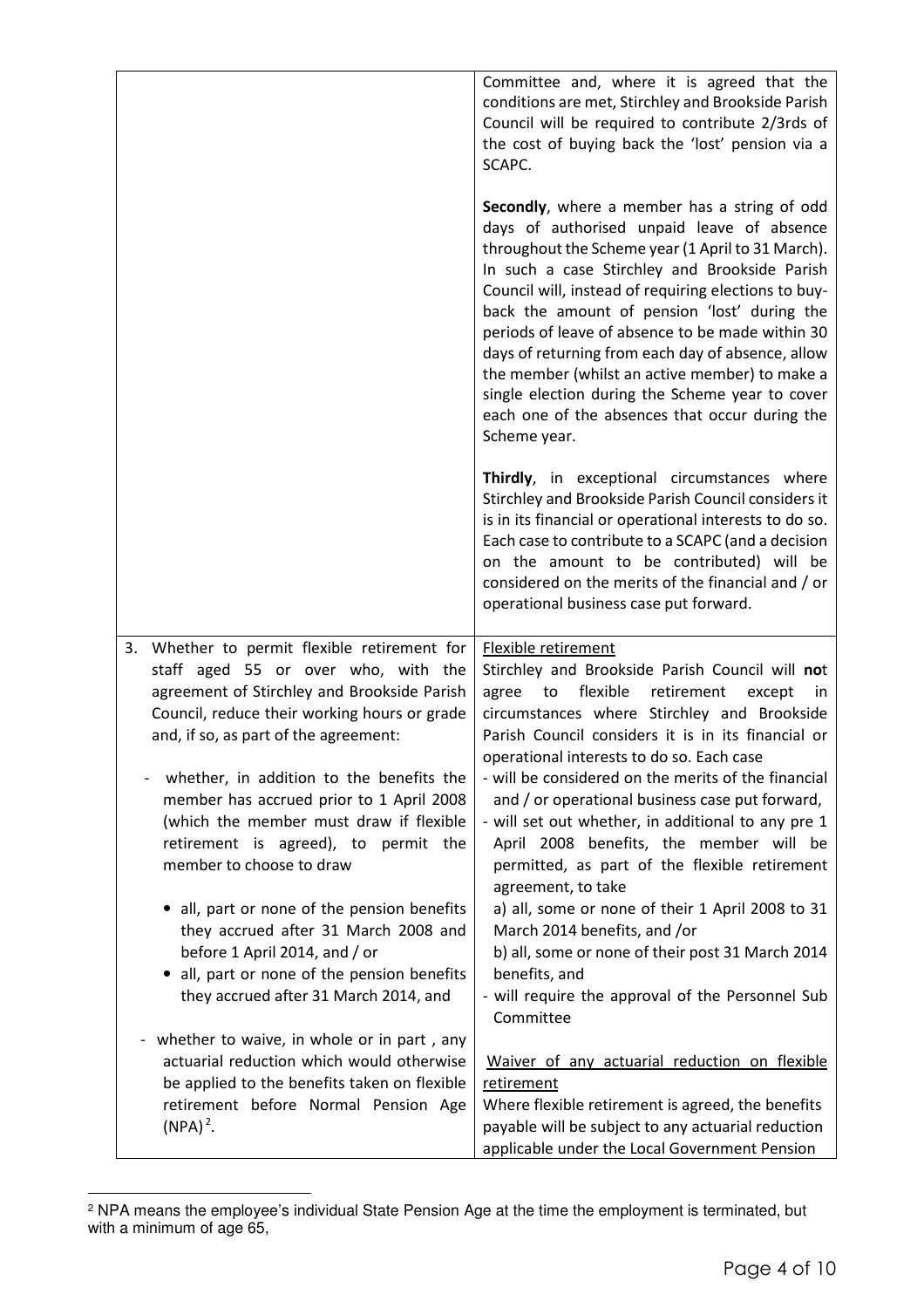|                                                                                                                                                                                                                                                                                                                                        | Scheme Regulations and the Local Government<br>Pension Scheme (Transitional Provisions, Savings<br>and Amendment) Regulations 2014. Stirchley and<br>Brookside Parish Council will only waive any such<br>reduction, in whole or in part, where it considers<br>it is in its financial or operational interests to do                                                                                                                                                                                                                                                                                                                              |
|----------------------------------------------------------------------------------------------------------------------------------------------------------------------------------------------------------------------------------------------------------------------------------------------------------------------------------------|----------------------------------------------------------------------------------------------------------------------------------------------------------------------------------------------------------------------------------------------------------------------------------------------------------------------------------------------------------------------------------------------------------------------------------------------------------------------------------------------------------------------------------------------------------------------------------------------------------------------------------------------------|
|                                                                                                                                                                                                                                                                                                                                        | so. Each case will be considered on the merits of<br>the financial and / or operational business case<br>put forward to the Personnel Sub Committee<br>who will make a recommendation for approval at<br>a Full Council meeting of Stirchley and Brookside<br>Parish Council; including, where the reduction is<br>only to be waved in part, approval for the<br>amount of reduction to be waived.                                                                                                                                                                                                                                                 |
| Whether, as the 85 year rule does not (other<br>4.<br>than on flexible retirement $-$ see 3 above)<br>automatically apply to members who would<br>otherwise be subject to it and who choose to<br>voluntarily draw their benefits on or after age<br>55 and before age 60, to apply the 85 year<br>rule to such voluntary retirements. | Stirchley and Brookside Parish Council will not<br>agree to apply the 85 year rule where members<br>choose to voluntarily draw their benefits on or<br>after age 55 and before age 60 except in<br>circumstances where Stirchley and Brookside<br>Parish Council considers it is in its financial or<br>operational interests to do so. Each case<br>- will be considered on the merits of the financial<br>and / or operational business case put forward,<br>and<br>- will be considered by the Personnel Sub<br>Committee who will make a recommendation<br>for approval at a Full Council meeting of Stirchley<br>and Brookside Parish Council |
| 5.<br>For:<br>active members voluntarily retiring on or<br>i)<br>after age 55 and before Normal Pension<br>Age who elect under regulation 30(5) of<br>the LGPS Regulations 2013 to immediately<br>draw benefits, and<br>deferred members and suspended Tier 3<br>ii)<br>ill health pensioners who elect under                          | Where members choose to voluntarily draw their<br>benefits on or after age 55 and before Normal<br>Pension Age Stirchley and Brookside Parish<br>Council will not agree to waive in whole or in part<br>any actuarial reduction that would otherwise be<br>applied to their benefits except in circumstances<br>where Stirchley and Brookside Parish Council                                                                                                                                                                                                                                                                                       |
| regulation 30(5) of the LGPS Regulations<br>2013 to draw benefits (other than on ill<br>health grounds) on or after age 55 and<br>before Normal Pension Age<br>who:<br>were not members of the LGPS before 1<br>October 2006 [Group 4 members],<br>whether to:                                                                         | considers it is in its financial or operational<br>interests to do so or there are compelling<br>compassionate <sup>3</sup> reasons for doing so.<br>Each case<br>will be considered on the merits of the<br>financial and / or operational business<br>case put forward, or                                                                                                                                                                                                                                                                                                                                                                       |
| waive on compassionate grounds, any<br>$\circ$<br>actuarial reduction that would otherwise                                                                                                                                                                                                                                             | will be considered on the merits of the<br>compassionate case put forward, and                                                                                                                                                                                                                                                                                                                                                                                                                                                                                                                                                                     |

 $3$  There is no definition in the Regulations of "compassionate grounds". However, one could take the view that, for example, releasing benefits because the member is short of funds / out of work would not be appropriate (as the pension scheme is not a social security scheme); whereas, for example, releasing benefits because the member has had to give up work to look after orphaned grandchildren would clearly be a case where an employer might wish to exercise compassion.

 $\overline{a}$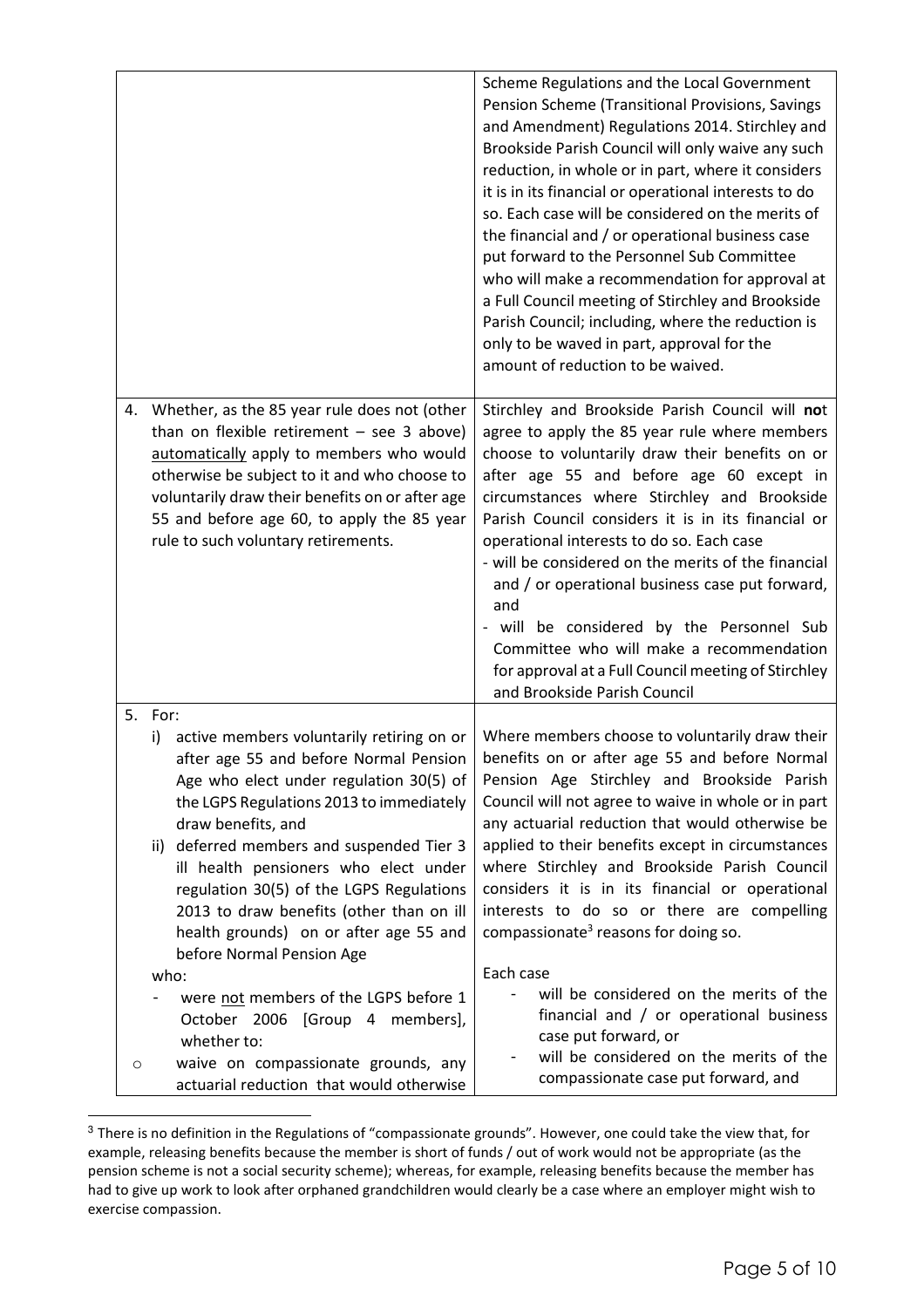| $\circ$            | be applied to benefits, if any, accrued<br>before 1 April 2014, and / or<br>waive, in whole or in part (on any<br>grounds), any actuarial reduction that<br>would otherwise be applied to benefits<br>accrued after 31 March 2014<br>were members of the LGPS before 1<br>October 2006 and will be 60 or more on 31<br>March 2016 [Group 1 members], whether<br>to: | will be considered on its merits by the<br>Personnel Sub Committee who will make<br>a recommendation for approval at a Full<br>Council<br>meeting<br>of<br>Stirchley<br>and<br>Brookside Parish Council.<br>Including, where the reduction is only to<br>be waved in part, approval for the amount<br>of reduction to be waived |
|--------------------|---------------------------------------------------------------------------------------------------------------------------------------------------------------------------------------------------------------------------------------------------------------------------------------------------------------------------------------------------------------------|---------------------------------------------------------------------------------------------------------------------------------------------------------------------------------------------------------------------------------------------------------------------------------------------------------------------------------|
| $\circ$<br>$\circ$ | waive on compassionate grounds, any<br>actuarial reduction that would otherwise<br>be applied to benefits accrued before 1<br>April 2016, and / or<br>waive, in whole or in part (on any<br>grounds), any actuarial reduction that                                                                                                                                  |                                                                                                                                                                                                                                                                                                                                 |
|                    | would otherwise be applied to benefits<br>accrued after 31 March 2016<br>were members of the LGPS before 1                                                                                                                                                                                                                                                          |                                                                                                                                                                                                                                                                                                                                 |
|                    | October 2006 and will not be 60 or more on<br>31 March 2016 and will not attain age 60<br>between 1 April 2016 and 31 March 2020<br>[Group 3 members], whether to:                                                                                                                                                                                                  |                                                                                                                                                                                                                                                                                                                                 |
| $\circ$<br>$\circ$ | waive on compassionate grounds, any<br>actuarial reduction that would otherwise<br>be applied to benefits accrued before 1<br>April 2014, and / or<br>waive, in whole or in part (on any                                                                                                                                                                            |                                                                                                                                                                                                                                                                                                                                 |
|                    | grounds), any actuarial reduction that<br>would otherwise be applied to benefits<br>accrued after 31 March 2014                                                                                                                                                                                                                                                     |                                                                                                                                                                                                                                                                                                                                 |
|                    | were members of the LGPS before 1<br>October 2006 and will not be 60 or more on<br>31 March 2016 but will attain age 60<br>between 1 April 2016 and 31 March 2020<br>[Group 2 members], whether to:<br>waive on compassionate grounds, any                                                                                                                          |                                                                                                                                                                                                                                                                                                                                 |
|                    | actuarial reduction that would otherwise be<br>applied to benefits accrued before 1 April<br>$2020$ , and / or                                                                                                                                                                                                                                                      |                                                                                                                                                                                                                                                                                                                                 |
|                    | $\circ$ waive, in whole or in part (on any grounds),<br>reduction<br>actuarial<br>that<br>would<br>any<br>otherwise be applied to benefits accrued<br>after 31 March 2020                                                                                                                                                                                           |                                                                                                                                                                                                                                                                                                                                 |
| 6.                 | much,<br>Whether,<br>how<br>and<br>what<br>in<br>circumstances to contribute to a shared-cost<br>Additional Voluntary Contribution (SCAVC)<br>arrangement entered into on or after 1 April<br>2014 and whether, how much, and in what<br>circumstances to continue to contribute to                                                                                 | Stirchley and Brookside Parish Council will not<br>enter into a shared cost AVC arrangement other<br>than:<br>a)<br>in exceptional circumstances in which case<br>the decision to contribute, and the amount<br>of the contribution, will be subject to the                                                                     |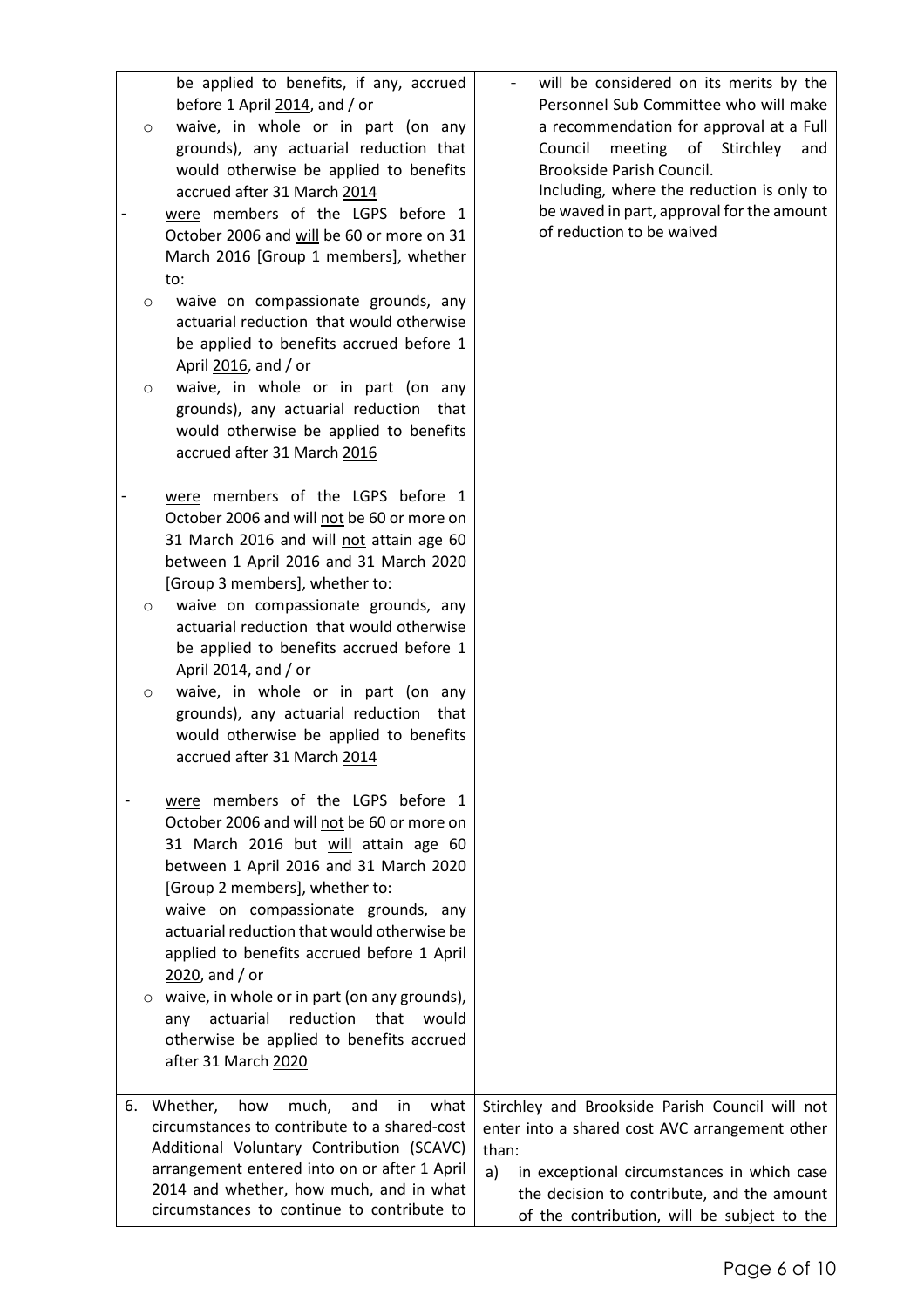|    | shared cost Additional Voluntary<br>any<br>Contribution (SCAVC) arrangement entered<br>into before 1 April 2014.                                                                                                                                                                                                                                                                                                                                                                                                                                                                                                              | approval of Stirchley and Brookside Parish<br>Council                                                                                                                                                                                                                                                                                                                                                                                                                                                                                                                                                                                                                                                                                                                                                                                                                                                                                                                                                                                                                                                                                                                                                                                                                                                                                                                                                                                                                                                                                                                                                                                                               |
|----|-------------------------------------------------------------------------------------------------------------------------------------------------------------------------------------------------------------------------------------------------------------------------------------------------------------------------------------------------------------------------------------------------------------------------------------------------------------------------------------------------------------------------------------------------------------------------------------------------------------------------------|---------------------------------------------------------------------------------------------------------------------------------------------------------------------------------------------------------------------------------------------------------------------------------------------------------------------------------------------------------------------------------------------------------------------------------------------------------------------------------------------------------------------------------------------------------------------------------------------------------------------------------------------------------------------------------------------------------------------------------------------------------------------------------------------------------------------------------------------------------------------------------------------------------------------------------------------------------------------------------------------------------------------------------------------------------------------------------------------------------------------------------------------------------------------------------------------------------------------------------------------------------------------------------------------------------------------------------------------------------------------------------------------------------------------------------------------------------------------------------------------------------------------------------------------------------------------------------------------------------------------------------------------------------------------|
| 7. | Whether to extend the 12 month time limit<br>within which a scheme member who has a<br>deferred LGPS benefit in England or Wales<br>following the cessation of an employment (or<br>cessation of a concurrent employment) after<br>31 March 2014 may elect not to have the<br>deferred benefits aggregated with their new<br>LGPS employment (or ongoing concurrent<br>LGPS employment) if the member has not<br>made an election to retain separate benefits<br>within<br>12<br>months<br>οf<br>commencing<br>membership of the LGPS in the new<br>employment (or within 12 months of ceasing<br>the concurrent membership). | Stirchley and Brookside Parish Council will only<br>extend the 12 month time limit within which a<br>scheme member who has a deferred LGPS benefit<br>in England or Wales following the cessation of an<br>employment (or cessation of a concurrent<br>employment) after 31 March 2014 may elect not<br>to have the deferred benefits aggregated with<br>their new LGPS employment (or ongoing<br>concurrent LGPS employment):<br>where Stirchley and Brookside Parish Council<br>a)<br>agrees that the available evidence indicates<br>the member had not been informed of the<br>12<br>limit<br>month<br>time<br>due<br>to<br>maladministration;<br>where Stirchley and Brookside Parish Council<br>b)<br>agrees that the available evidence indicates<br>the member had made an election within 12<br>months of joining the LGPS but the election<br>was not received by the Pension Fund<br>administering authority (e.g. the election<br>form was lost in the post); or<br>where the member has pre 1 April 2014<br>C)<br>membership and Stirchley and Brookside<br>Parish Council agrees the available evidence<br>indicates that, due to maladministration, the<br>member had not been informed of the<br>implications of having benefits aggregated<br>and would, in consequence, suffer a<br>detriment to their pension benefits (for<br>example, where<br>member's whole-time<br>equivalent pensionable pay on commencing<br>with Stirchley and Brookside Parish Council<br>is, in real terms after allowing for inflation,<br>significantly less than the whole-time<br>equivalent pensionable pay upon which the<br>deferred benefits were calculated). |
|    | 8. Whether, with the agreement of the Pension<br>Fund administering authority, to permit a<br>Scheme member to elect to transfer other<br>pension rights into the LGPS if he / she has not<br>made such an election within 12 months of<br>joining the LGPS.                                                                                                                                                                                                                                                                                                                                                                  | Stirchley and Brookside Parish Council will only<br>extend the 12 month time limit within which a<br>scheme member must make an election to<br>transfer other pension rights into the LGPS after<br>joining the LGPS:<br>where the member asked for transfer<br>investigations to be commenced within 12<br>months of joining the LGPS but a quotation of<br>what the transfer value will purchase in the<br>LGPS has not been provided to the member<br>within 11 months of joining the LGPS. The time<br>limit for such a member to make a formal<br>election to transfer pension rights into the                                                                                                                                                                                                                                                                                                                                                                                                                                                                                                                                                                                                                                                                                                                                                                                                                                                                                                                                                                                                                                                                 |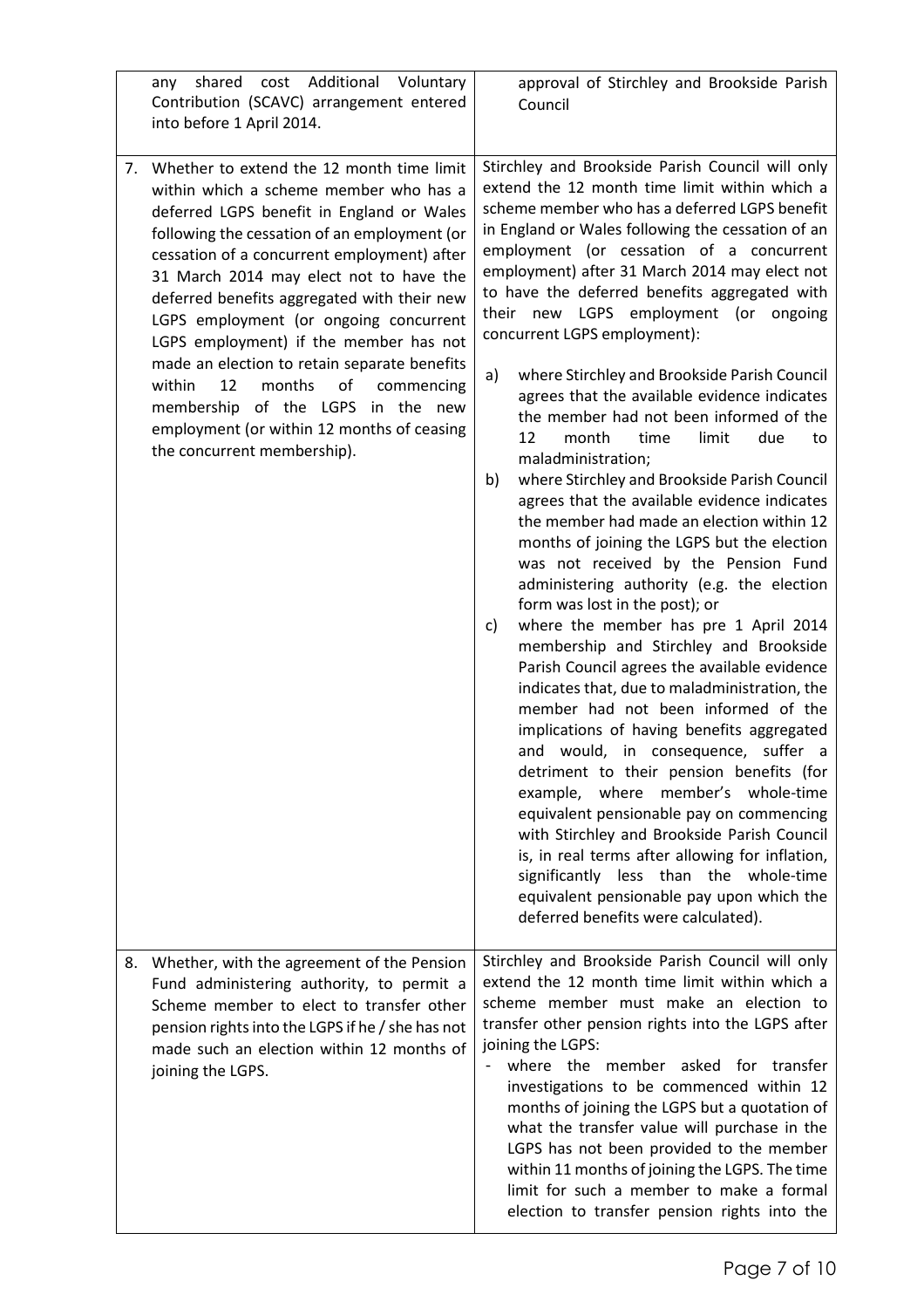|                                                                                                                                                                                                                                                                                                                                                                                                                                                                                                                                                                                                                                                                                                                                                                                                                                                                                                           | LGPS will be extended to one month beyond<br>the date of the letter issued by the Pension<br>Fund administering authority notifying the<br>Scheme member of the benefits the transfer<br>will buy in the LGPS;<br>where the available evidence indicates the<br>member made an election within 12 months of<br>joining the LGPS, but the election was not<br>received by the Pension Fund administering<br>authority (e.g. the election form was lost in the<br>post);<br>where the available evidence indicates the<br>member had not been informed of the 12<br>month time limit due to maladministration. |
|-----------------------------------------------------------------------------------------------------------------------------------------------------------------------------------------------------------------------------------------------------------------------------------------------------------------------------------------------------------------------------------------------------------------------------------------------------------------------------------------------------------------------------------------------------------------------------------------------------------------------------------------------------------------------------------------------------------------------------------------------------------------------------------------------------------------------------------------------------------------------------------------------------------|--------------------------------------------------------------------------------------------------------------------------------------------------------------------------------------------------------------------------------------------------------------------------------------------------------------------------------------------------------------------------------------------------------------------------------------------------------------------------------------------------------------------------------------------------------------------------------------------------------------|
| How the pension contribution band/rate to<br>9.<br>which an employee is to be allocated will be<br>determined on joining the Scheme and at<br>each subsequent April, and the circumstances<br>in which the employer will, in addition to the<br>review each April, review the pension<br>contribution band/rate to which an employee<br>has been allocated consequent upon a<br>material change which affects the member's<br>pensionable pay in the course of a Scheme<br>year (1 April to 31 March).                                                                                                                                                                                                                                                                                                                                                                                                    | a) See Policy on Pension Re-Banding                                                                                                                                                                                                                                                                                                                                                                                                                                                                                                                                                                          |
| Whether or not, when calculating assumed<br>10.<br>pensionable pay when a member (other<br>than a returning officer) is:<br>on reduced contractual pay or no pay on<br>due to sickness or injury, or<br>during<br>ordinary<br>absent<br>maternity,<br>paternity or adoption leave or paid<br>shared parental leave, or during paid<br>additional maternity or adoption leave<br>(other than any part of that leave where<br>the pensionable pay received is greater<br>than the assumed pensionable pay for<br>that part of the leave period), or<br>absent on reserve forces service leave,<br>or<br>retires with a Tier 1 or Tier 2 ill health<br>pension, or<br>dies in service<br>to include in the calculation the amount of<br>any 'regular lump sum payment' received by<br>the member in the 12 months preceding the<br>date the absence began or the ill health<br>retirement or death occurred. | In assessing Assumed Pensionable Pay (APP)<br>Stirchley and Brookside Parish Council will not,<br>other than in exceptional circumstances, include<br>in the calculation any 'regular lump sum<br>payments' in which case the decision to include<br>the 'regular lump sum payment' Each case will<br>be considered on its merits by the Personnel Sub<br>Committee who will make a recommendation for<br>approval at a Full Council meeting of Stirchley and<br>Brookside Parish Council.                                                                                                                   |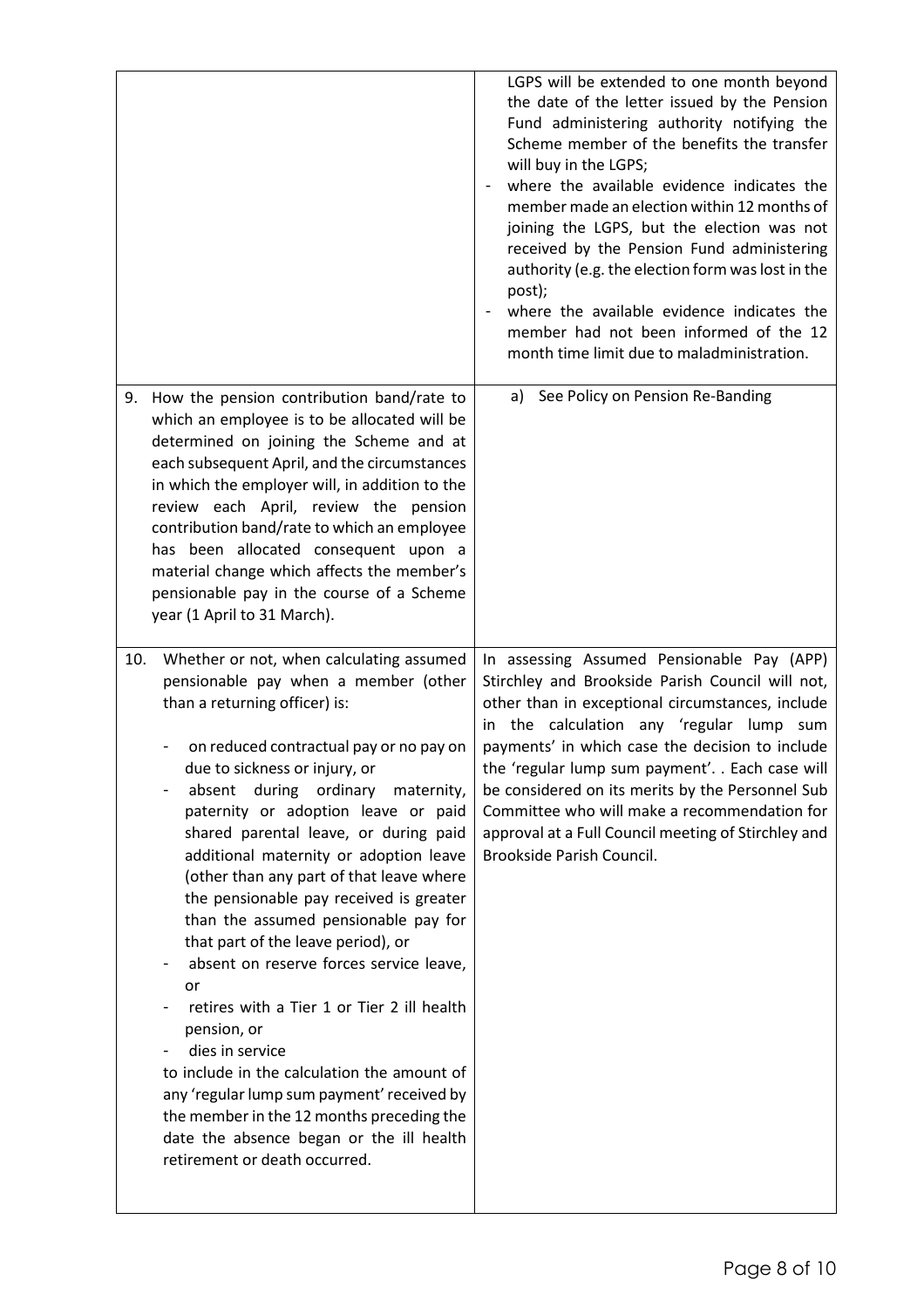|    | Table B: Discretions to be exercised on and<br>after 1 April 2014 under the LGPS<br>Regulations in relation to scheme members<br>who ceased active membership between 1<br>April 2008 and 31 March 2014 (other than<br>local authority councillor members) | Stirchley and Brookside Parish Council policy                                                                                                                                                                                                                                                                                                                                                                                                                                                                                                                                                                                                                               |
|----|------------------------------------------------------------------------------------------------------------------------------------------------------------------------------------------------------------------------------------------------------------|-----------------------------------------------------------------------------------------------------------------------------------------------------------------------------------------------------------------------------------------------------------------------------------------------------------------------------------------------------------------------------------------------------------------------------------------------------------------------------------------------------------------------------------------------------------------------------------------------------------------------------------------------------------------------------|
| 1. | Whether, on compassionate grounds, to<br>waive any actuarial reduction that would<br>normally be applied to deferred benefits<br>which are paid before age 65.                                                                                             | Stirchley<br>and Brookside Parish Council will<br>consider<br>application<br>waive,<br>an<br>to<br>on<br>compassionate grounds, any actuarial reduction<br>that would normally be applied to deferred<br>benefits which are paid before age 65. Each case<br>will be considered on its merits by the Personnel<br>Sub Committee who will make a recommendation<br>for approval at a Full Council meeting of Stirchley<br>and Brookside Parish Council.                                                                                                                                                                                                                      |
| 2. | Whether to grant applications for the early<br>payment of a suspended Tier 3 ill health<br>pension on or after age 55 and before age 60<br>(on grounds other than permanent ill<br>health).                                                                | Where a former scheme member who left the<br>scheme between 1 April 2008 and 31 March 2014<br>requests early release of deferred benefits on or<br>after age 55 and before age 60 (on grounds other<br>than permanent ill health), approval will only be<br>given on compassionate grounds. Each case will be<br>considered on its merits by the Personnel Sub<br>Committee who will make a recommendation for<br>approval at a Full Council meeting of Stirchley and<br>Brookside Parish Council. Subject to entry 4<br>below, the benefits payable in such circumstances<br>will be subject to any actuarial reduction<br>applicable under the relevant LGPS Regulations. |

| Table C: Discretions to be exercised on and after 1<br>April 2014 under the LGPS Regulations in relation<br>members<br>scheme<br>who<br>ceased<br>active<br>to<br>membership between 1 April 1998 and 31 March<br>2008 (and in relation to local authority councillor<br>members who ceased or will cease active<br>membership on or after 1 April 1998) | Stirchley and Brookside Parish Council policy                                                                                                                                                                                                                                                                                                                                                                                                                                                                          |
|----------------------------------------------------------------------------------------------------------------------------------------------------------------------------------------------------------------------------------------------------------------------------------------------------------------------------------------------------------|------------------------------------------------------------------------------------------------------------------------------------------------------------------------------------------------------------------------------------------------------------------------------------------------------------------------------------------------------------------------------------------------------------------------------------------------------------------------------------------------------------------------|
| 1. Whether to grant applications for the early<br>payment of pension benefits on or after age 50<br>and before age 60 (on grounds other than<br>permanent ill health).                                                                                                                                                                                   | Where a former scheme member who left the<br>scheme between 1 April 1998 and 31 March 2008<br>requests early release of deferred benefits on or<br>after age 50 and before age 60 (on grounds other<br>than permanent ill health), approval will only be<br>given on compassionate grounds. Each case will<br>be considered on its merits by the Personnel Sub<br>Committee who will make a recommendation for<br>approval at a Full Council meeting of Stirchley<br>and Brookside Parish Council.<br>Subject to entry |